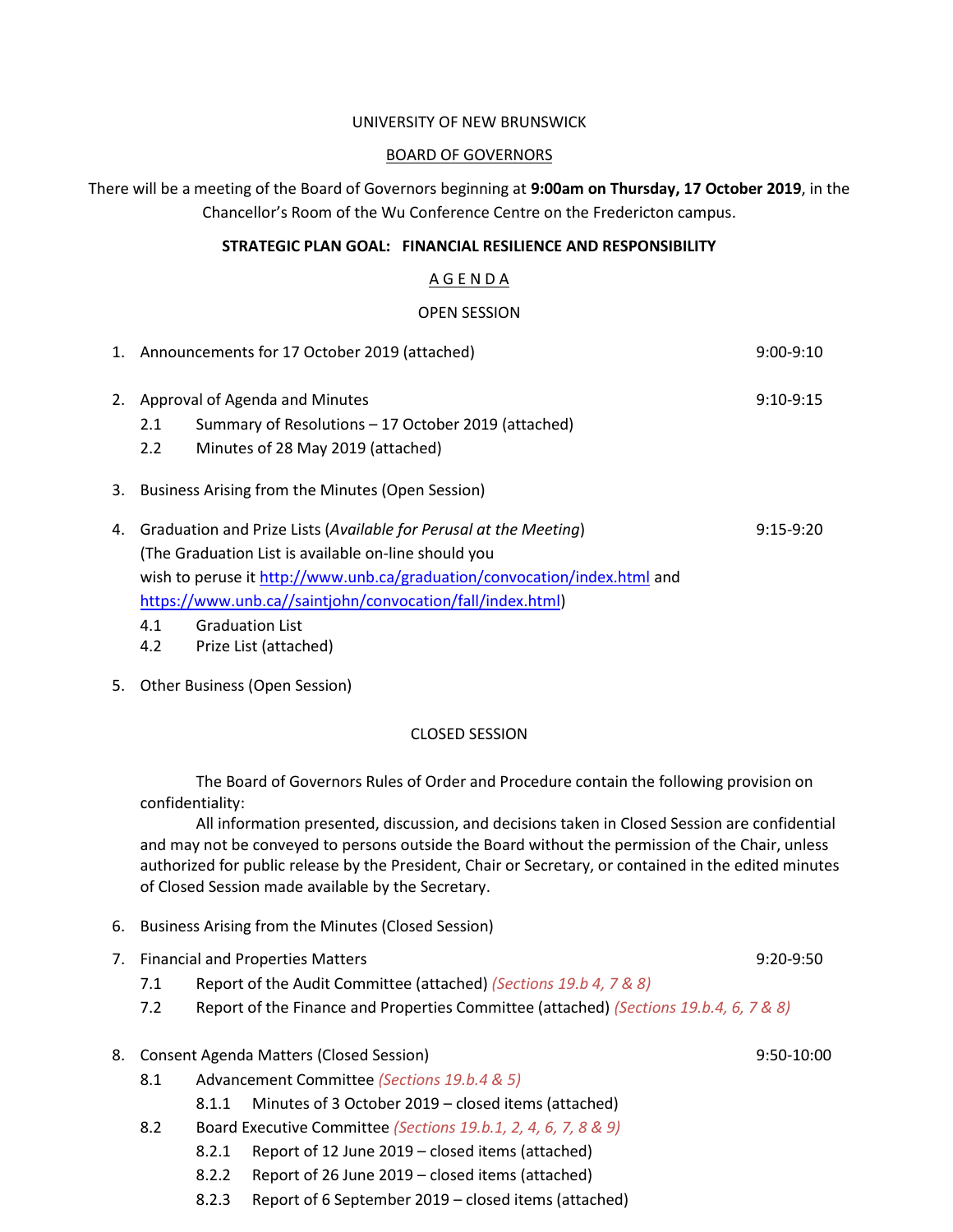- 8.2.4 Report of 23 September 2019 closed items (attached)
- 8.2.5 Report on E-Mail Ballots (attached)
- 8.3 Board Human Resources Committee Report of 23 September 2019 (attached) *(Section 19.b.9)*
- 8.4 Board Investments Committee *(Section 19.b.4)*
	- 8.4.1 Report of 19 June 2019 (attached)
	- 8.4.2 Report of 7 October 2019 (attached)
- 8.5 Board Nominating & Review Committee *(Sections 19.b.2)*
	- 8.5.1 Report of 12 June 2019 closed items (attached)
	- 8.5.2 Report of 6 September 2019 (attached)
	- 8.5.3 Report of 23 September 2019 closed items (attached)
- 8.6 Faculty and Staff Lists *(Section 19.b.2)*
	- 8.6.1 UNB Fredericton (attached)
	- 8.6.2 UNB Saint John (attached)

BREAK 10:00-10:20

- 9. Strategic Planning (attached) 10:20-11:00
- 10. Other Business (Closed Session)

# OPEN SESSION

| 11. President's Report |                                           |             |
|------------------------|-------------------------------------------|-------------|
| 11.1                   | President's Report (attached)             |             |
| 11.2                   | Preliminary Enrolment Figures (attached)  |             |
| 11.3                   | Other                                     |             |
|                        | 12. Board Chair's Report                  | 11:20-11:35 |
| 12.1                   | Report on August Retreat (verbal)         |             |
|                        | 13. Consent Agenda Matters (Open Session) | 11:35-11:45 |

- 13.2 Board Advancement Committee Report of 3 October 2019– open items (See item 8.1.1)
- 13.3 Board Executive Committee Report of 23 September 2019 open items (see item 8.2.4)
- 13.4 Board Nominating & Review Committee

13.4.1 Report of 23 September 2019 – open items (see item 8.5.3)

- 13.5 Appointments to the Student Disciplinary Committee for 2019-20 (attached)
- *13.6 Report of Board of Trustees Shared Risk Plan for Academic Employees (attached)*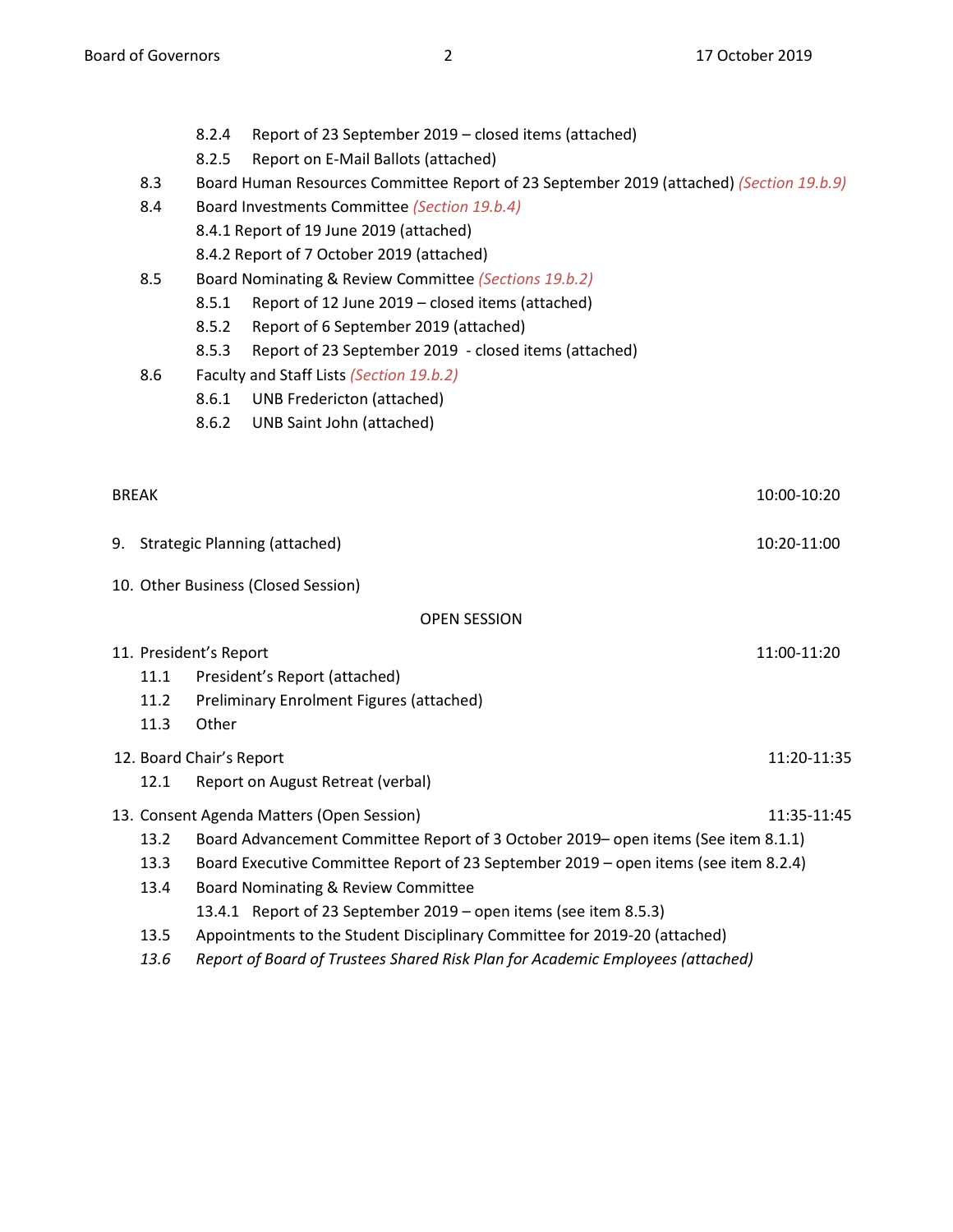| LUNCH |                                                                                                                                                                                                                                                                                                                                                                                                                                                                                                                                                                                                                                                                                                                                                                                                                                                                                                                                                                                                                                                                                   |             |  |  |
|-------|-----------------------------------------------------------------------------------------------------------------------------------------------------------------------------------------------------------------------------------------------------------------------------------------------------------------------------------------------------------------------------------------------------------------------------------------------------------------------------------------------------------------------------------------------------------------------------------------------------------------------------------------------------------------------------------------------------------------------------------------------------------------------------------------------------------------------------------------------------------------------------------------------------------------------------------------------------------------------------------------------------------------------------------------------------------------------------------|-------------|--|--|
|       | Luncheon Presentation: The Integrated Library System at UNB<br>Lesley Balcom, Dean of Libraries<br>14. UNB's Climate Change Action Plan (attached)                                                                                                                                                                                                                                                                                                                                                                                                                                                                                                                                                                                                                                                                                                                                                                                                                                                                                                                                |             |  |  |
|       |                                                                                                                                                                                                                                                                                                                                                                                                                                                                                                                                                                                                                                                                                                                                                                                                                                                                                                                                                                                                                                                                                   |             |  |  |
|       | 15. Senates' Business (Please note summary reports of Senates' Business for the<br>September Senate meetings are provided as part of the attachments to the agenda.<br>A summary report of Senates' Business for the October Senate meetings will be available<br>as a handout at the meeting. In addition, the reports relating to items of Senates'<br>Business are available to Board members on SharePoint. This is an extensive package.)                                                                                                                                                                                                                                                                                                                                                                                                                                                                                                                                                                                                                                    | $1:15-1:30$ |  |  |
| 15.1  | 18 and 24 September 2019 (attached)<br><b>JOINT SENATES' ITEMS FOR INFORMATION</b><br>15.1.1 Strategic Discussion: President's Address<br>15.1.2 Report of the Vice-President (Research)<br>15.1.3 Update on Strategic Planning<br><b>FREDERICTON SENATE ITEMS FOR INFORMATION</b><br>15.1.4 Additions to the 2019 Encaenia Graduation List<br>15.1.5 Question Period<br>15.1.6 Student Standings and Promotions Committee Report<br>SAINT JOHN SENATE ITEMS FOR INFORMATION<br>15.1.7 Amendments to the 2019 Spring Convocation Graduation List<br>15.1.8 2018 Research Ethics Board Report to Senate<br>15.1.9 Question Period<br>JOINT SENATES' ITEMS FOR APPROVAL<br>15.1.10 Graduate Matters: Scholarships<br>15.1.11 Certificate and Diploma Candidates<br><b>FREDERICTON SENATE ITEMS FOR APPROVAL</b><br>15.1.12 Research Ethics Board Appointments<br>15.1.13 Report of the Undergraduate Scholarships Committee<br>SAINT JOHN SENATE ITEMS FOR APPROVAL<br>15.1.14 Report of the Understand Scholarships Committee 15.1.15<br><b>Research Ethics Board Appointments</b> |             |  |  |
| 15.2  | 15 and 16 October 2019 (handout)<br>JOINT SENATES' ITEMS FOR INFORMATION<br>15.2.1 President's Report<br>15.2.2 Preliminary Enrolment Reports<br>15.2.3 Update on Strategic Planning<br><b>FREDERICTON SENATE ITEMS FOR INFORMATION</b><br>15.2.4 Question Period<br>JOINT SENATES' ITEMS FOR APPROVAL                                                                                                                                                                                                                                                                                                                                                                                                                                                                                                                                                                                                                                                                                                                                                                            |             |  |  |

- 15.2.5 Report of the Undergraduate Scholarships Committee
- 15.2.6 Report of the School of Graduate Studies

# **FREDERICTON ITEMs FOR APPROVAL**

- 15.2.7 Certificate and Diploma Candidates
- 15.2.8 Research Ethics Board Appointments